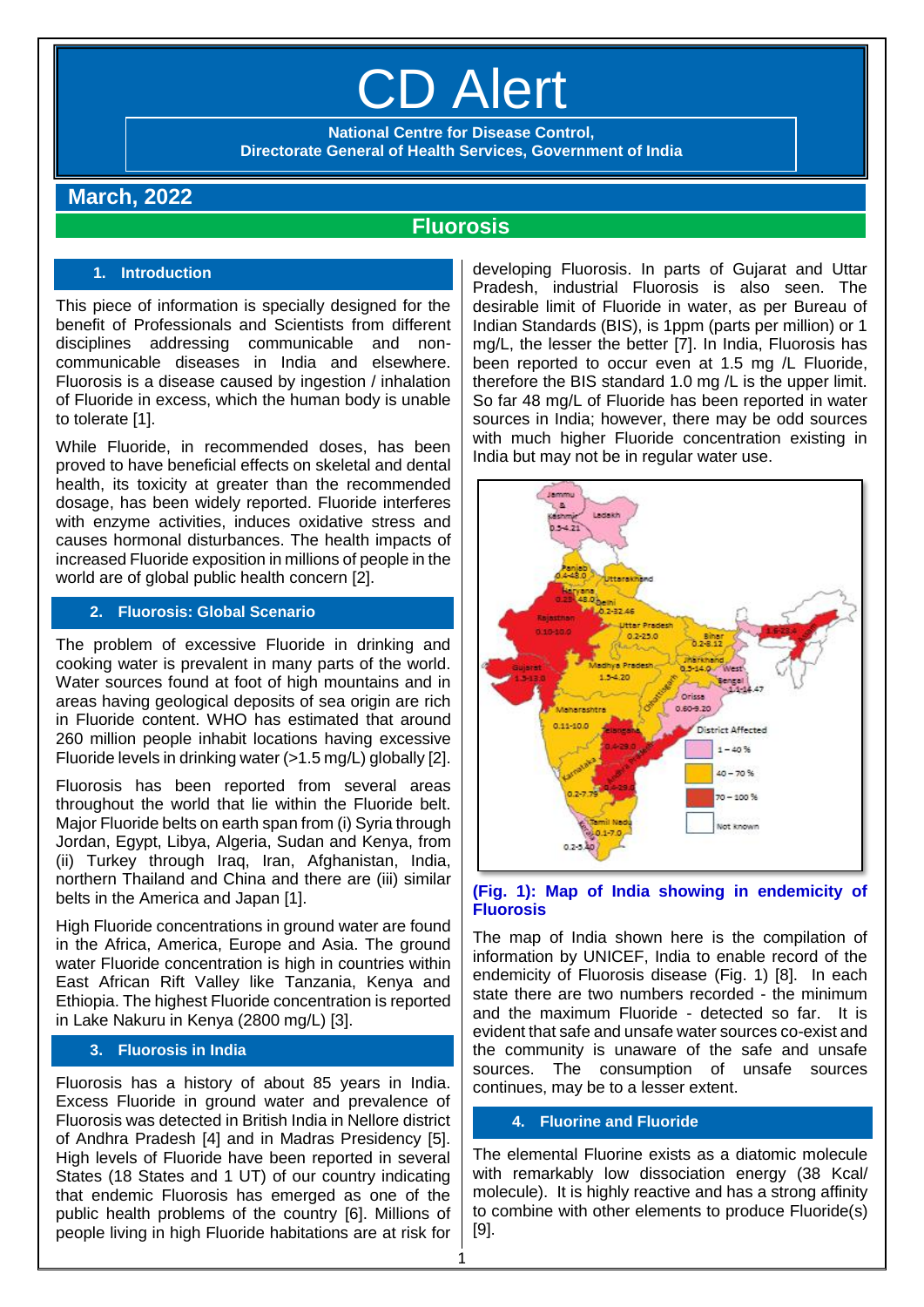Fluorine is the most electronegative of all elements and the strongest oxidizing agent known. When Fluorine combines with Hydrogen, the reaction produces a temperature of 4700°C, which is even hotter than that obtained by burning atomic hydrogen in oxygen which generates heat at 4200°C.

Ground water in earth's crust is surrounded by Fluoride bearing minerals, which leach out in water. When such ground water is drawn for drinking & cooking purpose, Fluoride gains easy access to the body [2,10]. The mineral Calcium Fluorite is the major source of Fluoride, having a concentration of 157 ppm Fluoride [6]. Fluoride is also consumed unknowingly through food and beverages containing spices with rock salt, which are used for enhancing aroma.

#### **5. Conventional Forms of Fluorosis and their Diagnoses**

Dental and Skeletal Fluorosis are the two conventional forms of Fluorosis. Another form of Fluorosis manifests as the 'Linked Disorders'. The 'Fluorosis and Linked Disorders' refer to the "soft tissue manifestations" [11].

# **1) Dental Fluorosis**

Dental Fluorosis is usually one of the first indicators of Fluorosis. It occurs mostly in the permanent teeth because of hypomineralization of the enamel due to excessive exposure to Fluoride during enamel mineralization. Although Dental Fluorosis occurs only in children, adults may present signs of Dental Fluorosis due to childhood exposure to Fluoride. Discoloration due to excess Fluoride intake will be visible to the naked eye in children who are 8 years and above. The discoloration shall be seen on the enamel surface away from the gums.



## **(Fig. 2): Dental Fluorosis in school-going children of Madhya Pradesh and Uttar Pradesh**

However, the discoloration near the gums is due to dirty teeth and should never be mistaken for Dental Fluorosis. Furthermore, the discoloration is observed in teeth in pairs based on developmental pattern and never in a single isolated tooth. Both the inner and outer surface of the teeth are affected [12].

Dental Fluorosis manifests in the form of Yellowish, Brownish or Black discoloration of the teeth. The discoloration may be observed as spots or streaks, which are always horizontal in orientation. The enamel

may be pitted, rough and hard to clean and it becomes a permanent feature (Fig. 2).

The commonly affected teeth are:

- Central incisors.
- Lateral incisors and
- Molars of the permanent dentition [13]

# **Dental Fluorosis in Children:**

Children aged 8 years and younger are highly susceptible to Dental Fluorosis because this is the age when permanent teeth develop. Some sources of Fluoride include Fluoride contaminated water, certain food items, tinned food containing higher levels of fluoride, fluoridated toothpastes - if swallowed by young children [13,14].

WHO recommends that for prevention of dental caries, toothpaste should contain at least 1000 ppm of fluoride but no more than 1500 ppm of Fluoride to prevent Fluoride related toxicity. Children less than 3 years of age should use rice grain size amount while children aged 3 - 6 years should use pea size amount of the regular Fluoridated toothpaste under strict supervision of parents/caregivers to ensure that toothpaste slurry is not swallowed but spat out [15].

Dental Fluorosis is not just a cosmetic problem, as generally perceived, but also a window to what might happen to some of the vital organs in the body. Not only the pitted enamel seen in Dental Fluorosis aggravates dental damage but also a long- term intake of Fluoride may lead to a crippling disorder i.e., Skeletal Fluorosis.

Once Dental Fluorosis has set in, it is irreversible. However, the dentist can help in changing the appearance of the Fluorosis affected teeth by a variety of treatments in aesthetic dentistry. The dating of Fluoride exposure can be traced back depending on the level of tooth discoloration [14], as displayed in the diagram below.

## **Correlation between teeth discoloration and age of exposure of Fluoride:**



# **2) Skeletal Fluorosis**

Skeletal Fluorosis is not easily recognizable until the disease has developed to an advanced stage. Manifestations of Skeletal Fluorosis are seen in the young as well as the adults. Fluoride, after entering the body, rapidly moves to the bones and other hard tissues. Here, most of it is retained while a fraction is excreted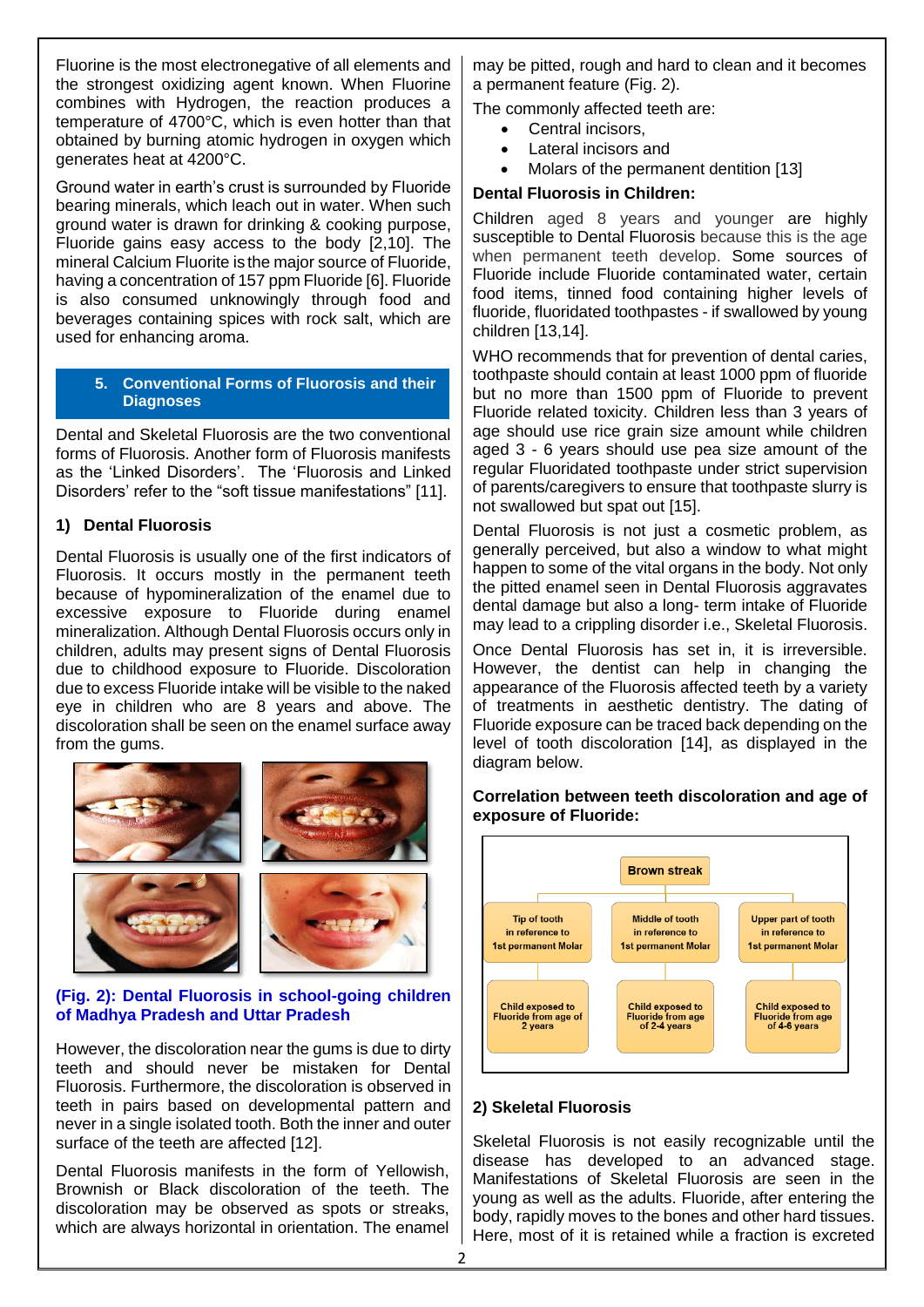daily. Maximum ill-effects of Fluoride are detected in the neck, vertebral column, pelvic girdle, knee and shoulder joints. It also affects small joints of the hand and feet (Fig. 3) [14].

The effects of Fluoride are cumulative, and no known drug can cause Fluoride mobilization from the bones. The skeletal changes caused by chronic poisoning of Fluoride thus progress through a number of stages.

Endemic, crippling Skeletal Fluorosis occurs in individuals exposed continuously for years to very high levels of 5 to 10 ppm of Fluoride in drinking water. Malnutrition and/or renal dysfunction may aggravate Skeletal Fluorosis. The severity of Fluorosis may vary in a given population residing in the same area because no two individuals are the same [14].

#### **Clinical Manifestations of Skeletal Fluorosis**

| <b>Preclinical</b><br>Phase                                      | Largely asymptomatic with<br>slight<br>radiographically<br>detectable increase in bone<br>mass.                                                                                                                       |
|------------------------------------------------------------------|-----------------------------------------------------------------------------------------------------------------------------------------------------------------------------------------------------------------------|
| <b>Phase-I</b><br>Musculoskeletal<br>Fluorosis:                  | Sporadic pain; stiffness<br>of<br>joints; osteosclerosis of pelvis<br>and spine.                                                                                                                                      |
| <b>Phase-II</b><br>Degenerative<br>and Destructive<br>Fluorosis: | Chronic joint pain; arthritic<br>symptoms; slight calcification of<br>ligaments;<br>increased<br>osteoporosis of long bones.                                                                                          |
| <b>Phase-III</b><br>Crippling<br>Fluorosis:                      | Limitation of joint movement;<br>calcification of ligaments/neck,<br>column; crippling<br>spinal<br>deformities/spine and major<br>joints; muscle wasting;<br>defects<br>neurological<br>/compression of spinal cord. |



## **(Fig. 3): Skeletal Fluorosis cases in Haryana and Karnataka**

Studies on Skeletal Fluorosis in humans and in Fluoride toxicity-induced animal models have elucidated that one of the earliest manifestations of Fluoride toxicity is in and around the osteoblast or an osteocyte and can be detected from the accumulation of glycosaminoglycans (GAG) [16].

As GAG formation is in and around osteoblasts and osteocytes, it is unlikely that a needle biopsy from patients may be helpful. Therefore, blood samples have been investigated for GAGs and the glycoprotein (sialic acid). The blood samples obtained from Fluorosed humans or from Fluoride toxicity-induced animal models have revealed that GAGs are significantly enhanced; however, sialic acid content is reduced [16].

#### **6. Why Tooth and Bone are Afflicted Preferentially in Fluorosis**

The disease nomenclature denotes that Fluoride preferentially afflicts tooth and bone. To understand the primary reason for the affliction, the chemical configuration of the matrices of the two mineralized tissues (tooth and bone) were examined. The tooth and bone matrices are predominantly constituted of collagen protein; however, the two other constituents of the matrix, which play a role in the pathogenesis of Fluorosis are:

- glycosaminoglycans and
- sialic acid (glycoprotein)

Glycosaminoglycans occur in the matrices of tooth and bone as sulphated and non-sulphated isomers. Sulphated isomers of GAGs, such as dermatan sulphate play a prominent role in mineralization as well as hypomineralization. Dermatan sulphate, which is absent in normal mineralized tissues, develops after exposure to Fluoride and leads to demineralization. Similarly, Dermatan sulphate content is significantly enhanced in Fluorosed teeth as compared with control samples from Fluorosis-endemic and non-endemic areas. Overtly visible dental discolouration suggestive of Fluorosis has been evident only in subjects with high dermatan sulphate content. This primarily may be the impetus for Fluorosis development, preferentially compared to other soft tissues, viz. ligament, skin, muscles and the aorta.

On the contrary, the soft tissues which are not destined to be mineralized have high concentrations of dermatan sulphate. Upon exposure to Fluoride, dermatan sulphate begins to disappear and the soft tissues get mineralized (ectopic calcification). The calcification of ligaments in Fluorosis, as seen in radiographs is a classic example of mineralization of the soft tissues. Dermatan sulphate, therefore appears to be the crux of the problem of Fluorosis/ Fluoride toxicity leading to demineralization in bone and tooth and mineralization in the soft tissues [14,16].

#### **7. Fluorosis and Linked Disorders - Earliest Manifestations**

The earliest manifestations of Fluorosis, involving soft tissue, are appropriately designated as "Fluorosis and Linked Disorders". It is unfortunate for nearly half a century "Linked disorders" were not paid adequate attention because of soft tissue involvement. The earliest manifestations are essentially required to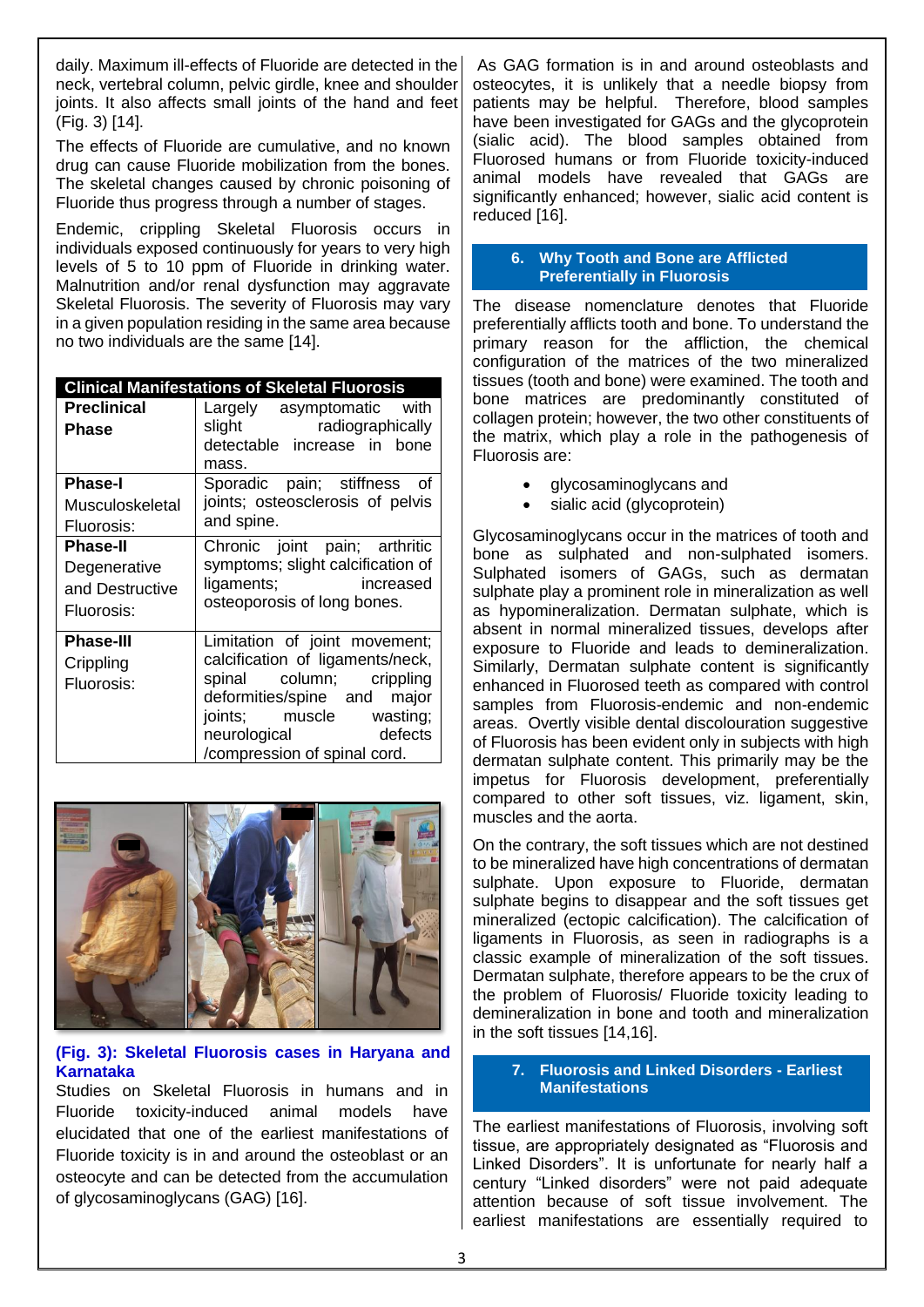suspect Fluorosis. They are listed in a chronological order [17]:

- Gastro-intestinal discomfort (40-50% individuals may complain of IBS)
- Weakness / fatigue these complaints are due to muscle damage (30-40% individuals may suffer from this)
- Polyuria and polydipsia excessive tendency to urinate and excessive thirst (2-20% individuals may suffer from these two complaints)
- Low hemoglobin and anemia (a high percentage suffer from this)
- Pain in the major joints (10-30% individuals may have this complaint)

The above complaints, early manifestations, should not be dismissed as "Non-specific" because that would lead to Fluorosis of a severe form, which may be irreparable [11,17].

#### **8. New Born, Infants and Children Afflicted with Fluoride Poisoning**

Ingestion of Fluoride in high concentrations (>1.0 mg/L), during pregnancy, affects the mother and the fetus in utero. The baby may be born premature (prior to 34 weeks of gestation) or term babies may have body weight less than 2.5 kg, including the possibility of intrauterine death (IUD). Physical and mental disabilities begin to surface in children as they grow up. For example, children may appear with knock-knee, bow-leg, short stature (cretinism) and may also present low IQ. Children with Dental Fluorosis, may also have several other health problems, including thyroid function (FT $_3$  & FT $_4$ ) abnormalities.

The above-mentioned abnormalities due to Fluoride poisoning may also be seen in children with Iodine deficiency, as has been proven in recent years. Therefore, it emerges that to confirm whether it is Fluoride poisoning effect or Iodine deficiency, the body fluids of the child should be tested both for Fluoride and Iodine. It is also necessary to test Fluoride in drinking/ cooking water of the family.

Until recent years, Fluoride was tested in blood and urine of children to diagnose Fluorosis. Similarly, Iodine was tested in urine of children and if found less than normal, suspected of Iodine Deficiency Disorders (IDD). These tests conducted in isolation are considered inadequate to confirm the true reason for the health abnormalities in children. The testing laboratories may report the disease due to (i) Fluoride poisoning, or (ii) Iodine deficiency and /or (iii) Fluoride excess and Iodine deficiency. It is noteworthy that the two tests are absolutely necessary to be done in the body fluids of the same child [18].

# **9. Fluoride Testing**

Fluoride, being a hormone disruptor, neurotoxin and enzyme inhibitor, leads to severe health issues. Testing for Fluoride in body fluids is mandatory to understand the underlying reasons for health problems. Fluoride testing should become a common routine test in all testing laboratories, which presently is not happening to the desirable extent. Methods for testing Fluoride in water, include:

- Colorimetric (SPADNS) method
- Photometric method and
- Ion- Selective Electrode (ISE) method

The most accurate and reliable method for testing Fluoride in the water and body fluids (blood serum and urine) is the Ion- Selective Electrode (ISE) method using Fluoride Ion-meter. Fluoride testing by ISE method requires trained manpower [6].

# **10. Fluorosis Management and Recovery**

Fluorosis disease does not require drugs/ medicines for treatment. Prevention is the way forward. Recovery from the disease is possible upon early detection. Prevention is best achieved through safe drinking water and nutritional interventions. Interventions involve ●Diet editing for withdrawal of Fluoride consumption, ●Diet counselling for promotion of all nutrients, vitamins, antioxidants and minerals [19, 20].

# ➢ **Safe Drinking Water Intervention**

It must be ensured that the Fluoride level of drinking water does not exceed the permissible limit of 1ppm. In most areas, safe and unsafe sources of drinking water co-exist. Water from safe sources should only be used for cooking and drinking purposes. A family of four requires 20 L of safe drinking water. For washing, bathing, etc., one can use the water from unsafe sources also. Wells or Handpumps with safe and unsafe water should be marked as:

**COLORED This water is safe for drinking and cooking purpose.** 

**BEWARE** 

This water is unfit for drinking. You can use it for other household purposes.

If the water from all sources in a particular area is unsafe, then following measures can be taken:

- Low-Fluoride water from a distant source may be pumped.
- Treatment of surface water to remove turbidity and bacteria making it safe for drinking and cooking.
- Lowering of the Fluoride concentration in water by mixing high-Fluoride water with low-Fluoride water in appropriate proportion, if a source with acceptable water exists within reasonable distance.
- In area with heavy rainfall, rainwater harvesting can be carried out.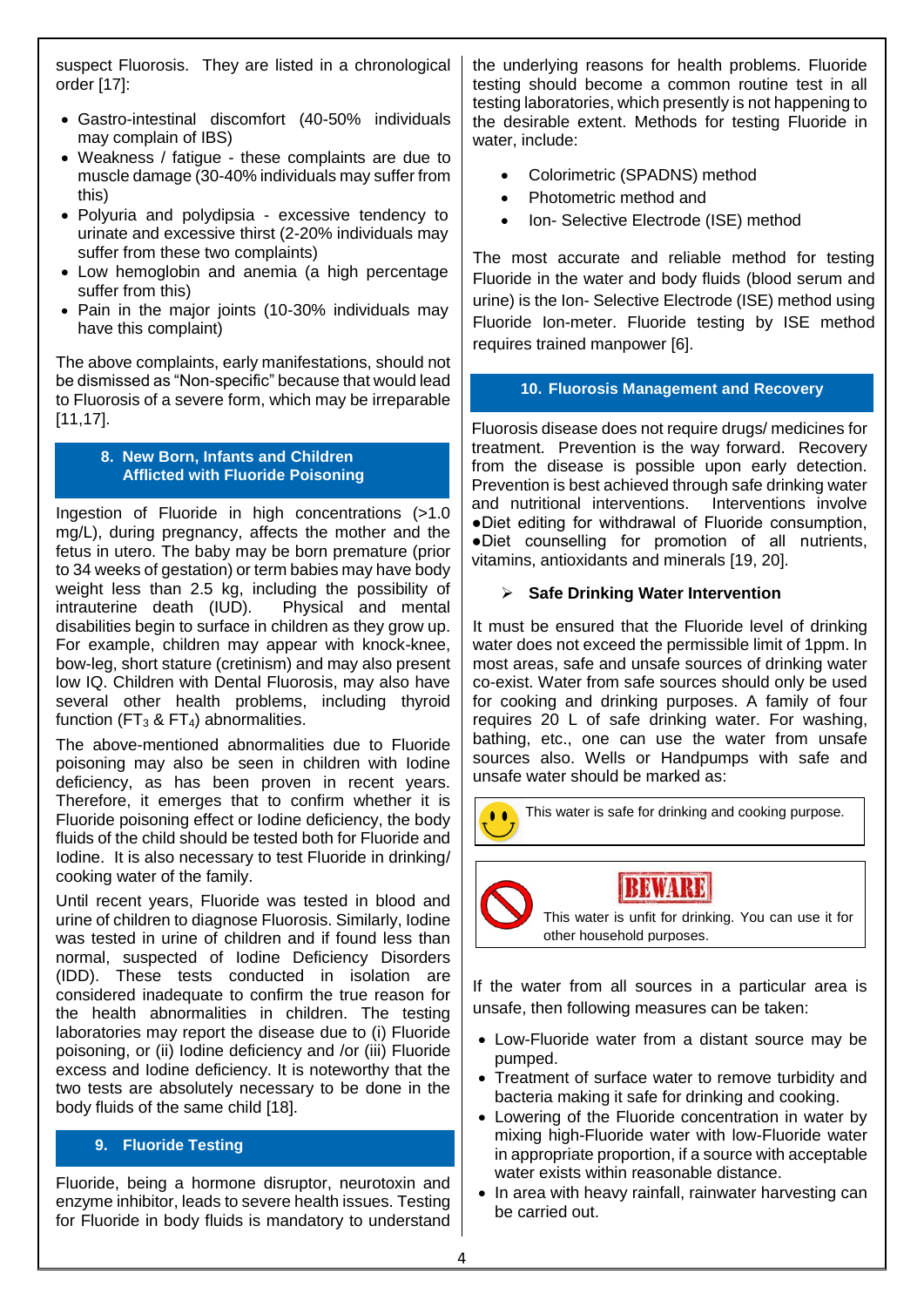In case, all the above-mentioned techniques cannot be used, then defluoridation should be carried out by one of the following methods:

- Nalgonda technology developed by NEERI, Nagpur
- Activated alumina technology by IIT, Kanpur
- Reverse Osmosis filters

Since all defluoridation methods produce a sludge with very high concentration of Fluoride that must be disposed of, it needs to be emphasized that only water for drinking and cooking purposes should be treated.

## ➢ **Nutritional Interventions**

Intake of vitamin C, vitamin E, Calcium and antioxidants helps in the prevention and control of Fluorosis [19, 20, 21].

#### **Sources**:

- **Vitamin C** Amla, lemon, oranges, tomato, green leafy vegetables, sprouted cereals and pulses, etc.
- **Vitamin E** Vegetable oil, nuts, whole grain, cereals, green vegetables, dried beans, etc.
- **Calcium**  Milk, yogurt, green vegetables, jaggery, sesame, cheese, lotus stem, green leafy vegetables, colocasia, drumsticks and its leaves, cumin seeds, etc.
- **Antioxidants** garlic, ginger, carrot, white onion, green leafy vegetables, papaya, pumpkin, etc.

#### **11. Combating Fluorosis : Initiative by Ministry of Health & Family Welfare, Government of India**

To address the country's Fluorosis problem, the Ministry of Health & Family Welfare, Government of India launched the "National Program for Prevention and Control of Fluorosis (NPPCF)" as a new health initiative during the 11th Five Year Plan (2007-12) and the same is now being expanded in a phased manner. Program was implemented in 100 districts of 17 States during the 11th Five Year Plan and additional new districts were taken up in a phased manner during the 12th Five Year Plan (2012-17). Moreover, during the 12th Five Year Plan, the program has been brought under the NCD Flexi-pool of National Health Mission (NHM). Currently, the Program is being implemented in 157 districts of 18 States and 1 UT [6].

# **Goal of NPPCF**

The NPPCF aims to reduce Fluorosis problem in the country by preventing and controlling the disease [6].

#### **Objectives**

- To assess and use the baseline survey data of Fluorosis provided by the Department of Drinking Water and Sanitation, Ministry of Jal Shakti [6]
- To comprehensively manage Fluorosis in the selected areas [6]

To undertake capacity building for prevention, diagnosis and management of Fluorosis cases [6]

#### **Intervention Strategies**

**Surveillance in the community to identify cases**

**Capacity building and training of human resources to provide manpower support where needed**

**Establishing diagnostic facilities in the district**

**Providing health education for prevention and control of Fluorosis cases**

**Managing Fluorosis cases including supplementation, surgery and rehabilitation**

**12. Program Activities**

**Program activities**

> **Fluorosis community diagnosis by village/ block/ cluster**

> > **Facility mappingvillage/ block/ district level**

**Gap analysis in facilities, as well as the organisation of physical and financial support**

**Behavioural changes as a result of an effective IEC stragtegy**

**All persons with Fluorosis should be educated and monitored to improve their health**

**Referrals for serious cases, as well as follow up**

#### **13. Achievements of NPPCF so Far**

- The Program is being implemented in 157 districts of 18 States and 1 UT [6, 22]
- To improve linkages and coordination with Ministry of Jal Shakti (nodal Ministry for drinking water), meetings have been organized by MoHFW [22]
- As part of the IEC strategy, posters, audio & video spots on prevention and control of Fluorosis have been circulated to the States [22]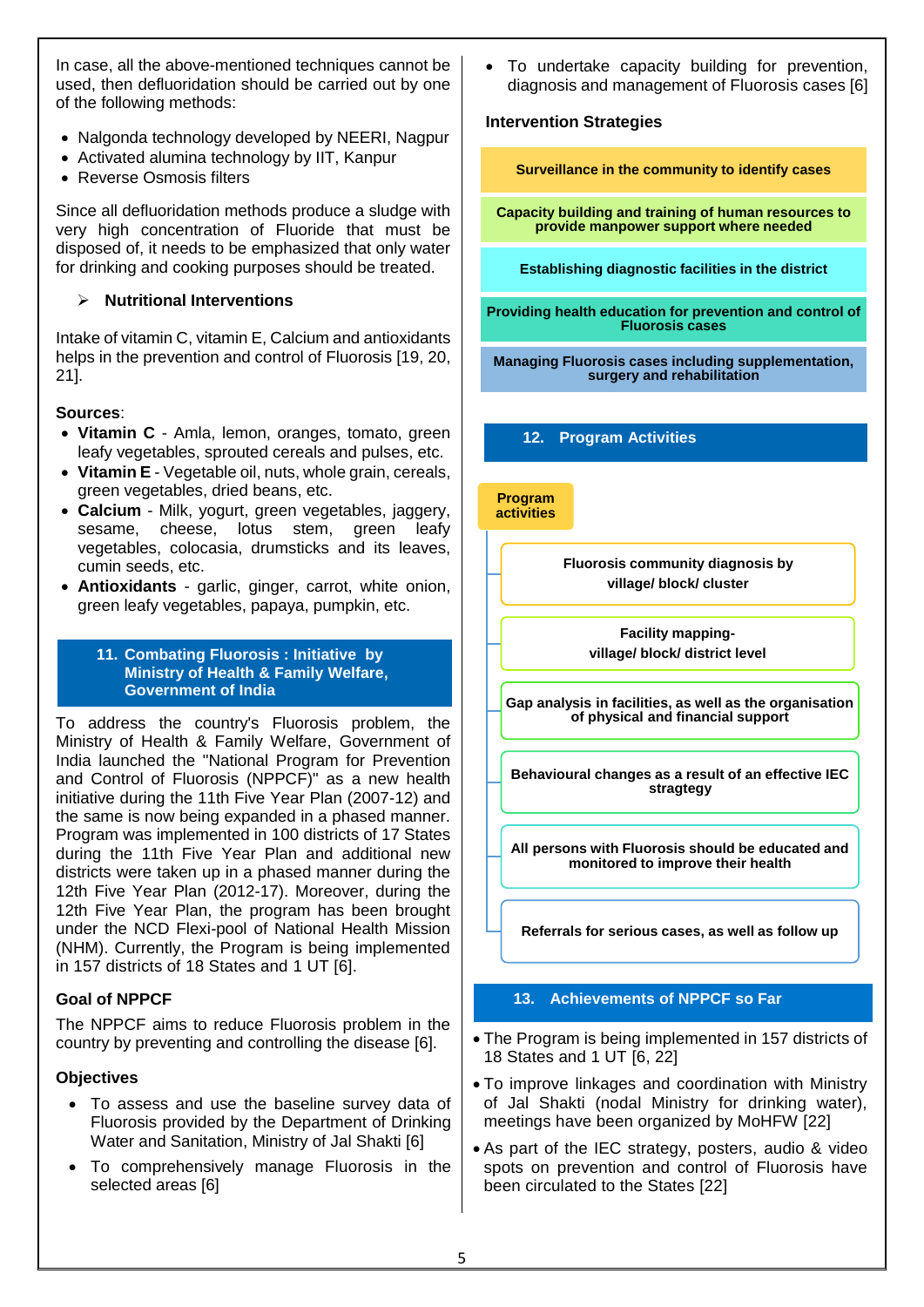- Control of Fluorosis has been included as a component of "Anemia Mukt Bharat" Guidelines issued by MoHFW in April, 2018 [22] or demineralization (Fig. 2) • Modules for Training of Trainers (TOTs), training of Medical Officers, Laboratory Technicians and ASHAs on Fluorosis under NPPCF have been finalized [22] **14. Tips for Health Surveyors to Detect**  as: **Fluorosis Cases** walking (Fig. 4) [6, 20] **A. Food Habits B. Sources of Drinking Water** bones (Fig. 4) [6, 20] **C. Early Warning Symptoms D. Diagnosis of Dental Fluorosis** bone mass (Fig. 5) **E. Diagnosis of Skeletal Fluorosis** Can bend body and Unable touch floor & toes **F. High Risk Groups G. Laboratory Investigations**
	- ➢ **Check list**

# **A. Food Habits**

- Chewing of tobacco, paan, beetle nut (supari) and gutkha
- Consumption of black tea
- Consumption of red rock salt
- Consumption of black rock salt
- Use of Fluoridated toothpaste

# **B. Sources of Drinking Water**

Ground water, bore well water, river water, hand-pump, municipal supply, open well, etc.

# **C. Early Warning Symptoms**

Gastrointestinal complaints (nausea, loss of appetite, pain in stomach, gas formation, constipation followed by intermittent diarrhea), anemia, headache, depression, polydipsia, muscle fatigue and pain in major joints [23, 24].

Important: Fluoride may always not be the only cause for the above-mentioned complaints. It should be kept as a part of differential diagnosis.

# **D. Diagnosis of Dental Fluorosis**

**In Dental Fluorosis** (Fig. 2), the disease may occur as discoloration in:

• The teeth in pairs based on development, have white opacities and faint yellow horizontally aligned lines

- The teeth in pairs have brown stains, spot or lines
- The teeth may get pitted, perforated and chipped off at edges, which are the signs of hypomineralization

# **E. Diagnosis of Skeletal Fluorosis**

**In Skeletal Fluorosis** (Fig. 3), the disease may occur

- The patients are symptomatic with aches and pain in major joints, vertebral column and difficulty in
- The patients are symptomatic with involvement of restricted movements of spine, neck and joints with rigidity, crippling deformity and fracture of
- The patient may appear asymptomatic but radiographs reveal increase in bone density and



## **(Fig. 4): How to Test Pain in Major Joints (Possibly Skeletal Fluorosis)**

# **F. High Risk Groups**

- Children
- Elderly people
- Pregnant women & lactating mothers
- Patients with cardiovascular diseases
- Patients with kidney disease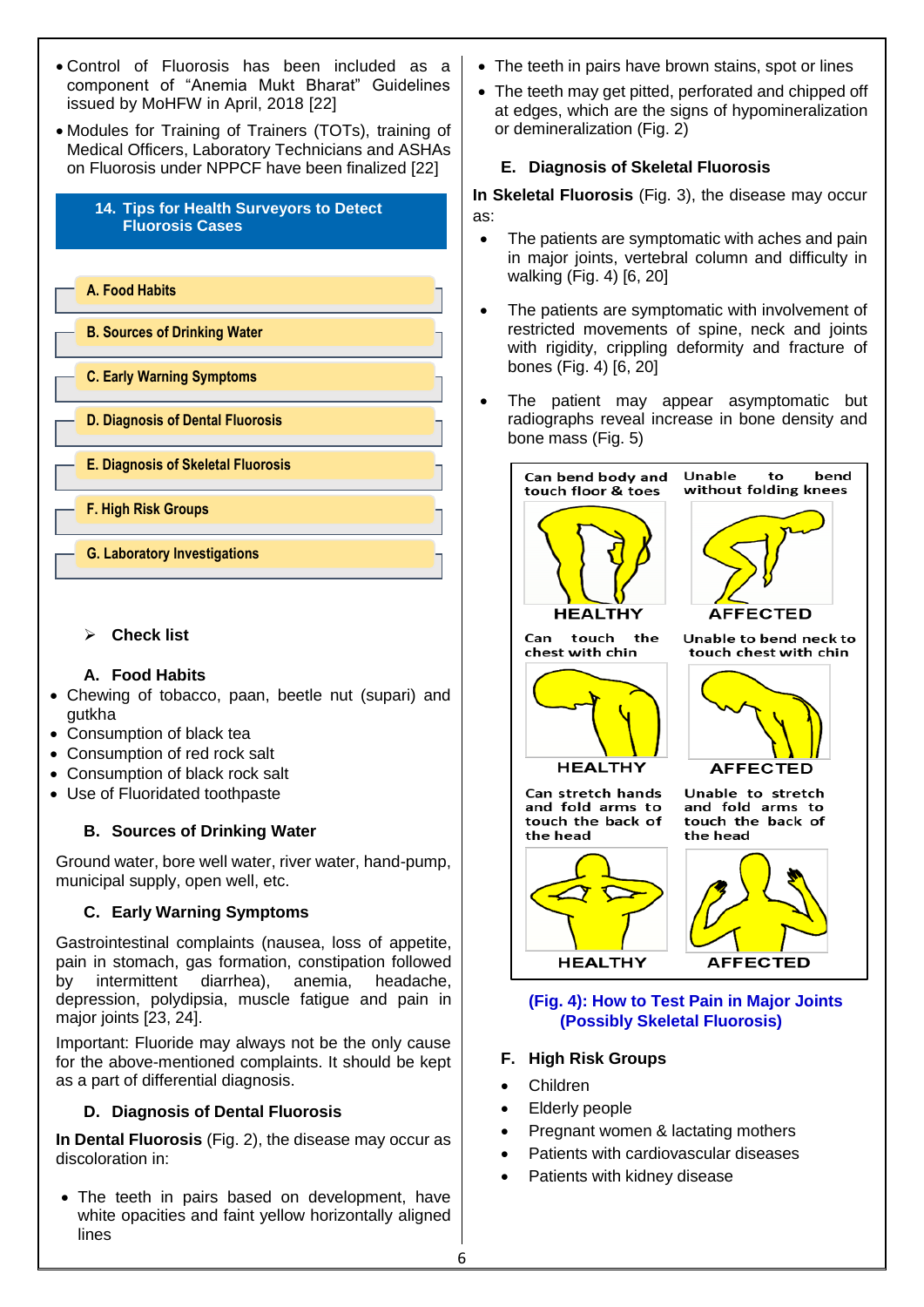



Normal

**Fluorosed** 

Normal: (Smooth outline of radius and ulna) Fluorosed: (Increase in bone mass and bone density Calcified interosseous membrane (arrow)

# **(Fig. 5): X-ray radiograph of forearm**

# **G. Laboratory Investigations**

**Dental Fluorosis** is diagnosed without any laboratory tests but through overtly visible discoloration present on teeth with specific characteristics (Fig. 2).

**Skeletal Fluorosis** is diagnosed with four different laboratory tests. (1) Drinking water is tested for Fluoride (>1.0 mg/L), (2) Urine sample is tested for Fluoride (>1.0 mg/L), (3) Serum sample is tested for Fluoride (0.02 - 0.05 mg/L), (4) X-ray radiograph of forearm (Fig. 5) (either right or left arm) is checked for calcified interosseous membrane with enhanced bone mass and bone density [6, 20].

# **Way Forward:**

- Post-intervention through diet editing to retrieve health complaints with focus on early manifestations of Fluorosis
- Diet editing & diet counselling would become a way of life
- Safe water, safe food and nutritive diet is the message for prevention of Fluorosis
- Mothers in affected areas should be encouraged to breastfeed since breast milk is usually low in fluoride

# **Adverse Effects of Fluoride**

## **Excessive exposure to Fluoride causes:**

- 1. Dental Fluorosis
- 2. Skeletal Fluorosis
- 3. Thyroid malfunctions
- 4. Abnormalities in babies born to women with Fluorosis
- 5. Gastrointestinal disturbances
- 6. Anemia
- 7. Allergic manifestation
- 8. Calcification of ligaments & blood vessels
- 9. Abnormalities in sperms

**Excessive exposure to Fluoride increases the risk of:** 

- Osteoporosis
- **Hip fractures**
- Teeth damage

# **Acknowledgements:**

The valuable picture courtesy of Dr. Aneeta, State Nodal Officer (NPPCF), Haryana, Dr. Matadeen Bharti, District Fluorosis Consultant (NPPCF), Dhar, Madhya Pradesh, Dr. Payal Tripathi, District Fluorosis Consultant (NPPCF), Firozabad, Uttar Pradesh and Mr. Chethan Renukaiah, District Fluorosis Consultant (NPPCF), Tumakuru, Karnataka towards Fig. 2 & Fig. 3 is sincerely acknowledged.